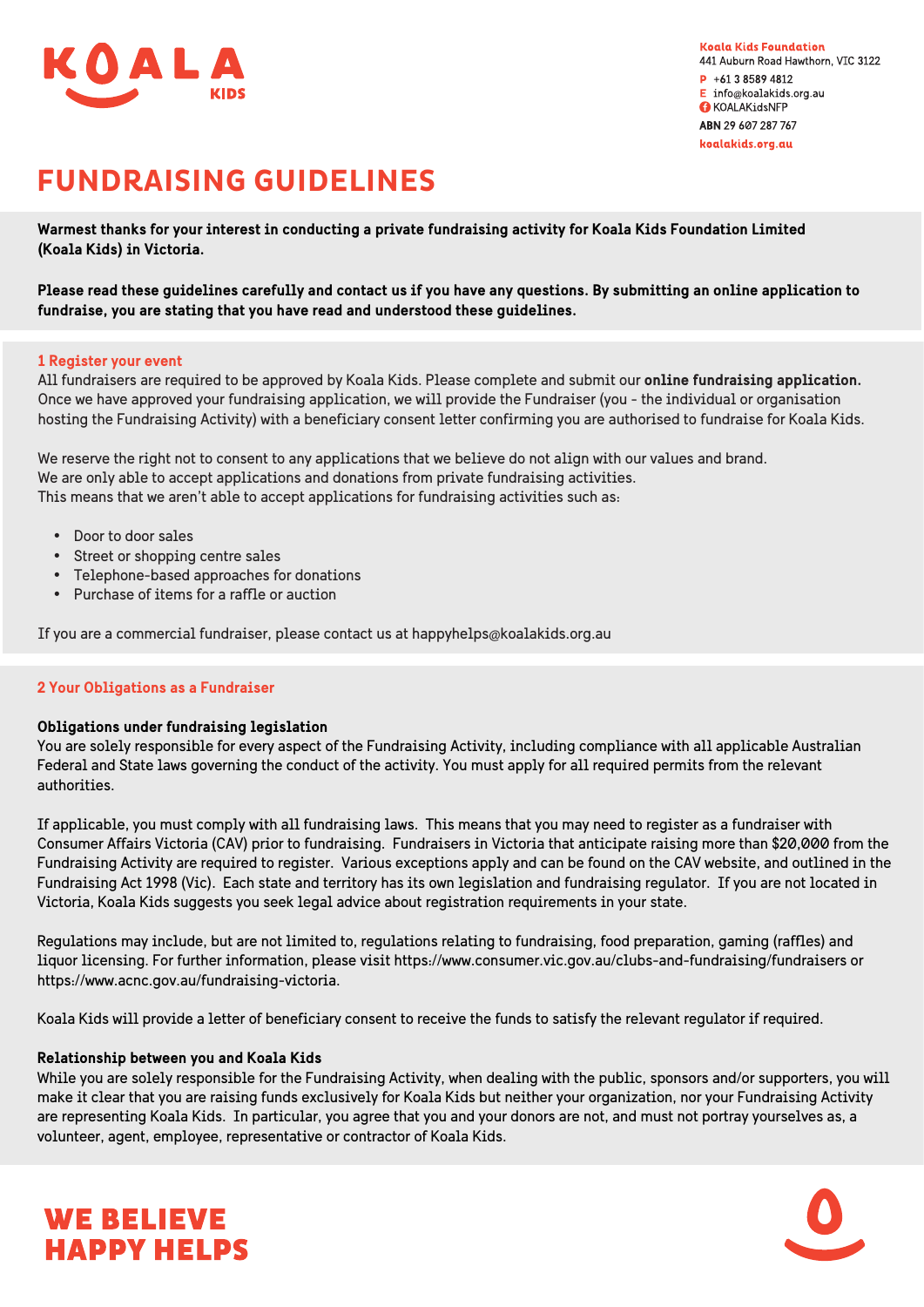

#### **3 Intellectual Property**

Koala Kids' name, logo and any intellectual property rights will, at all times, remain the exclusive property of Koala Kids. Koala Kids grants you a revocable, royalty and licence fee free licence to use and reproduce the Koala Kids logo and name solely for the purposes of the Fundraising Activity.

# 4 Use of Name, Logo, Media and Marketing of the Fundraiser

# **References to Koala Kids**

When referring to the Koala Kids in the first instance, the words "Koala Kids Foundation" must appear in full. Please do not use the abbreviation "KKF". All references thereafter can be as "Koala Kids" (as demonstrated in these guidelines).

#### **Logo Usage**

Once your fundraising application has been approved, we will provide you with one or more of our logos to use in your fundraising collateral. ALL material containing Koala Kids' logo must be approved by us before being published.

#### **Mention of Koala Kids Beneficiaries**

You, and any donor who attends your Fundraising Event, are not permitted to use or promote the names and/or pictures of any children and/or their families who receive support from Koala Kids without prior consent from Koala Kids. You, and any donor who attends your Fundraising Event, are not permitted to use or promote the names and/or logos of any hospitals without prior consent from Koala Kids.

# **Fundraising Material**

All fundraising material must be approved by Koala Kids, prior to being published. This includes invitations, promotional flyers, advertising material and media releases

In all advertising material and other published documents related to the Fundraising Activity, you must make it clear that the Fundraising Activity is raising funds for Koala Kids, and is not an event run by Koala Kids itself.

Please do not write your own statement about Koala Kids' mission, vision or activities. Please copy and paste from the information provided below when describing Koala Kids and its activities:

Koala Kids purpose is to bring happy moments to children and young people, their families and their healthcare teams during cancer

treatment by providing small things that make a difference to their lives. Koala Kids volunteers aim to touch every young person from birth to 25 years in Victoria and Tasmania.

#### Media

Koala Kids will not distribute media releases, marketing material or organise media coverage for the Fundraising Activity. Koala Kids may choose to post information about the Fundraising Activity on its website and social media channels. If you are an organisation, you agree that Koala Kids may use and reproduce your name, logo and branding for the purposes of publishing information about your Fundraising Activity. Koala Kids will notify you of any material it intends to publish prior to publication in order to seek your consent, which you agree will not be unreasonably withheld.

You must not approach the media (including print, TV, radio and media websites) or approach a public personality or celebrity for support or endorsement of the Fundraising Activity without prior approval from Koala Kids.

# **Sponsorship and Donations**

You must not approach any companies and businesses associated with Koala Kids without prior consent. For non-cash items (such as prizes for auctions etc.) Koala Kids can provide an official letter acknowledging the sponsorship or donation on provision of details of the donation and its value.